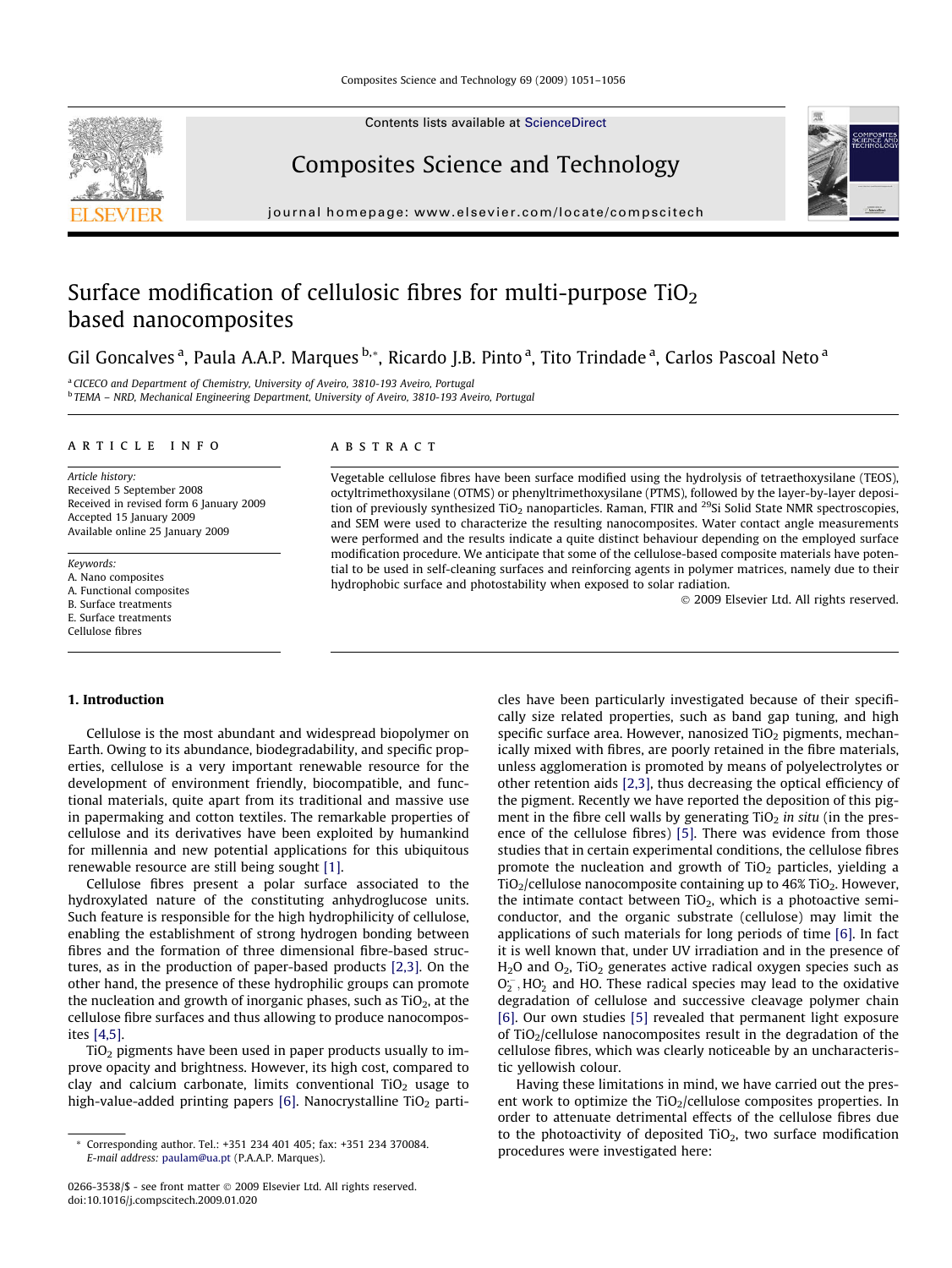

Octyltrimethoxysilane (OTMS)

Scheme 1. Chemical structure of tetraethoxysilane (TEOS) (a), phenyltrimethoxysilane (PTMS) (b), and octyltrimethoxysilane (OTMS) (c).

- (1) Cellulose surface coating with amorphous  $SiO<sub>2</sub>$  layers prepared from the hydrolysis of tetraethoxysilane (TEOS – Scheme 1a), followed by the layer-by-layer (LbL) deposition of previously synthesized  $TiO<sub>2</sub>$  nanoparticles;
- (2) The use of trialkoxysilanes (OTMS: octyltrimethoxysilane) and (PTMS: phenyltrimethoxysilane) as interface coupling agents between the cellulose fibres and the deposited  $TiO<sub>2</sub>$ nanoparticles (Scheme 1b and c) [\[7\]](#page-4-0).

We believe that these procedures contribute to the development of  $TiO<sub>2</sub>/cellulose$  nanocomposites that show improved chemical resistance to the inherent photoactivity of  $TiO<sub>2</sub>$ .

## 2. Experimental

#### 2.1. Materials and instrumentation

All chemicals, except cellulose fibres, were supplied by Aldrich and used as received. Wood cellulose fibres (Eucalyptus globulus), ECF bleached kraft pulp, composed essentially of cellulose  $(\sim 85\%)$ and glucuronoxylan  $(\sim 15\%)$  supplied by Portucel (Portugal) was disintegrated and washed with distilled water before use.

Scanning electron microscopy (SEM) images were obtained using a FEG-SEM Hitachi S4100 microscope operating at 25 kV. Raman spectra were recorded using a Brucker RFS100/S FT-Raman spectrometer (Nd:YAG laser, 1064 nm excitation). The FTIR spectra for solid samples were recorded with a BRUKER IFS-55 FTIR spectrometer equipped with a single horizontal golden gate ATR cell with resolution 8 and 128 interferograms. In order to quantify the  $TiO<sub>2</sub>$  retained in the fibres, about 0.1 g of nanocomposite material were submitted to acid digestion (3 mL HCl + 1 mL  $HNO<sub>3</sub> + 0.5$  mL HF), using 25 mL Teflon reactors, in a microwave oven. The resulting solution was diluted to 100 mL and analysed for its titanium content by Inductively Coupled Plasma (ICP), using a Jobin Yvon 70 Plus equipment. The thermogravimetric (TG) assays were carried out with a Shimadzu TGA 50 analyser equipped with a platinum cell. Samples were heated at a constant rate of  $10 °C/min$ from room temperature up to 800 $\degree$ C in static air. Contact angles were measured with a ''Surface Energy Evaluation System" commercialized by Brno University (Czech Republic). Each  $\theta$  value was the average of four determinations. Zeta potential of inorganic nanoparticles was measured using Zetasizer Nano-ZS (red badge) model ZEN3600. Solid-state magic-angle-spinning (MAS) NMR spectra were recorded at 79.49 MHz for  $29$ Si on Bruker Avance  $400/500$  spectrometers. <sup>29</sup>Si MAS NMR spectra were recorded with  $40^\circ$  pulses, spinning rates of 5.0–5.5 kHz and 60 s recycle delays.

# 2.2. Methods

The methodologies used to prepare the new materials described are summarized in Fig. 1. The experimental conditions for the preparation of the different materials are described below.

## $2.3.1.$  TiO<sub>2</sub> nanoparticles synthesis

 $TiO<sub>2</sub>$  nanoparticles were prepared by the controlled hydrolysis of titanium tetraethoxide (Ti(EtO)<sub>4</sub>) in ethanol following a method-ology described by Eiden-Assmann et al. [\[8\]](#page-4-0). A volume of 400  $\mu$ L of 0.1 mol dm $^{-3}$  KCl aqueous solution was mixed with 100 mL of absolute ethanol in a closed vessel under nitrogen atmosphere. The temperature was controlled by a water circulation bath at 20  $\degree$ C. After temperature stabilization, 1.7 mL of titanium tetraethoxide was added with constant stirring. The suspension was left under stirring during 24 h and the solid was then collected by centrifugation and intensively washed with ethanol and water. In order to remove organic residues and obtain higher crystalline particles, the solids were calcined at 500  $\degree$ C, during 4 h.

## 2.3.2. Surface treatment of fibres with TEOS (SiO<sub>2</sub>/cellulose)

Cellulose fibres were coated with  $SiO<sub>2</sub>$  following method by Pinto et al. [\[9\].](#page-5-0) Typically, cellulosic fibres were added to a mixture of ethanol,  $H_2O$  and  $NH_3$  under moderate stirring. The consistency  $((g(fibres)/ml(suspension)) \times 100)$  of the mixture being 1%, followed by addition of TEOS. This mixture was then kept under constant stirring at room temperature for 24 h. The final fibres were collected by filtering, thoroughly washed with distilled water, and finally dried at 50 $\degree$ C.

# 2.3.3. LbL deposition of TiO<sub>2</sub> particles on SiO<sub>2</sub>/cellulose fibres (TiO<sub>2</sub>// SiO<sub>2</sub>/cellulose)

Aqueous suspensions of previously synthesised  $TiO<sub>2</sub>$  nanoparticles were first submitted to sonication to promote a good dispersion of the particles. The following aqueous solutions of polyelectrolytes have been previously prepared: 1% (wt/v) of poly(diallyldimethylammonium chloride) (poly(DADMAC)) in NaCl 0.5 mol dm<sup>-3</sup>, 1% (wt/v) of poly(sodium 4-styrenesulfonate) (PSS) in NaCl 0.5 mol  $dm^{-3}$ . The LbL technique was used to coat the fibres by alternate dipping of the fibres in poly(DADMAC), PSS and again in the poly(DADMAC) solutions. After each immersion step (10 min), the fibres were rinsed with deionised water to remove the excess of polyelectrolyte. Finally, these surface-treated cellu-



Fig. 1. Schematic representation of the methodology used to prepare the different nanocomposites.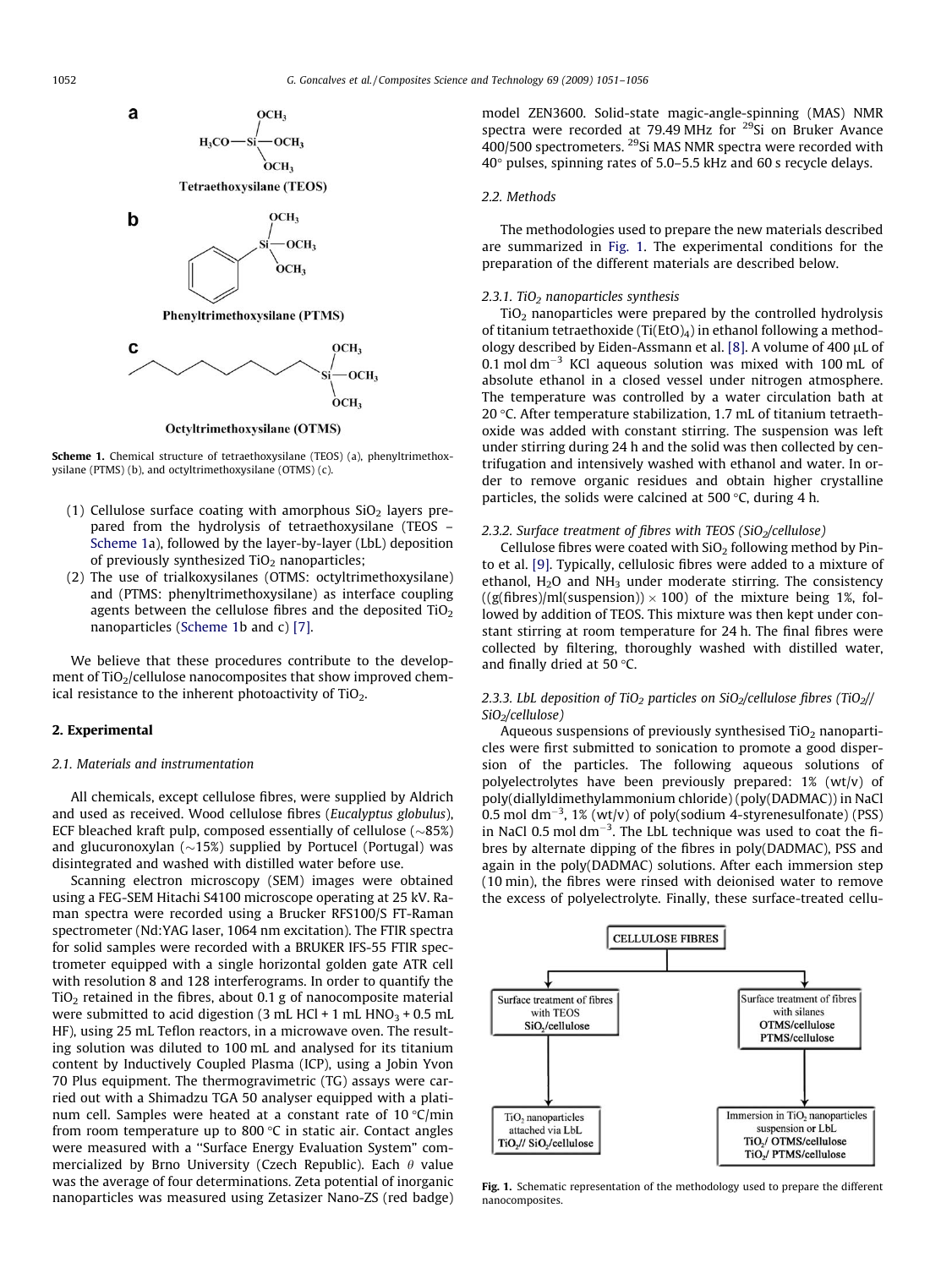losic fibres were immersed in the  $TiO<sub>2</sub>$  suspension, stirred during 30 min and finally the resulting composites were washed with distilled water and dried overnight at 50 $\degree$ C.

# 2.3.4. Surface treatment of cellulose fibres with trialkoxysilanes (OTMS/cellulose and PTMS/cellulose)

0.5 g of cellulose fibres were added to a mixture containing 2.0 mL of silane reagent, 1.9 mL of NH<sub>4</sub>OH, 5.4 mL of H<sub>2</sub>O and 44.6 mL of ethanol under vigorous stirring. This mixture was left under stirring during 6 h at room temperature. Subsequently, the silane-treated cellulose fibres were filtered and thoroughly washed with distilled water and ethanol to remove the excess of silane. Then, the fibres were heated at  $110^{\circ}$ C, overnight.

# 2.3.5. Deposition of TiO<sub>2</sub> nanoparticles on trialkoxysilane coated cellulose fibres (TiO<sub>2</sub>/OTMS/cellulose and TiO<sub>2</sub>/PTMS/cellulose)

The hydrophobic nature of the OTMS and PTMS coated fibres precluded the  $TiO<sub>2</sub>$  deposition by using the procedures described above for the  $SiO<sub>2</sub>/cellulose fibres. However, it was found that$ the  $TiO<sub>2</sub>$  nanoparticles adsorbed to these silane-coated fibres just by immersing them in an aqueous suspension of  $TiO<sub>2</sub>$  nanoparticles and subjecting to vigorous stirring during 30 min at room temperature. At the end, the fibres were washed and dried as described above.

## 3. Results and discussion

# 3.1. TiO<sub>2</sub> deposition at SiO<sub>2</sub>/cellulose fibres by LbL deposition

First, the cellulose fibres were coated with amorphous silica through the controlled hydrolysis of TEOS in the presence of the cellulose fibres, using a methodology recently reported [\[9\]](#page-5-0). The amount of  $SiO<sub>2</sub>$  in the final composite was controlled by varying the concentration of TEOS during the synthesis. In the present work we have used 0.2 mol dm<sup>-3</sup> of TEOS, leading to fibres with 25% (w/w) of  $SiO<sub>2</sub>$  as determined by thermogravimetric analysis. These fibres were then used as substrates in the LbL deposition of previously prepared  $TiO<sub>2</sub>$  (anatase) nanoparticles. Anatase spherical particles with average diameter  $175 \pm 25$  nm were used and then attached to the  $SiO<sub>2</sub>/cellulose$  fibres via adsorption of oppositely charged polyelectrolytes. The Raman spectrum of the TiO2//SiO2/cellulose composite showed an intense band at 143  $cm^{-1}$  characteristic of the anatase phase (Fig. 2). A SEM image of a typical  $TiO<sub>2</sub>/SiO<sub>2</sub>/cellulose$  is shown in Fig. 3. SEM analysis shows a homogeneous distribution of  $TiO<sub>2</sub>$  nanoparticles at the surface of the silica modified cellulose fibres.





Fig. 3. SEM image of  $TiO<sub>2</sub>//SiO<sub>2</sub>/cellulose.$ 

These composites contain about 11% (w/w) of  $TiO<sub>2</sub>$  and the  $TiO<sub>2</sub>$ content did not change significantly when dispersions of the composites have been submitted to vigorous mechanical stirring in water. This means that the  $TiO<sub>2</sub>$  nanoparticles became strongly attached to the cellulosic fibres because of strong electrostatic interactions between the negatively charged  $TiO<sub>2</sub>$  nanoparticles and the positively charged polyelectrolyte layer previously attached to the  $SiO<sub>2</sub>/cellulose fibres.$  It is well known that amorphous silica particles in contact with neutral aqueous solutions are negatively charged. The zeta potential of aqueous suspensions of  $SiO<sub>2</sub>$ (prepared from TEOS hydrolysis) and  $TiO<sub>2</sub>$  particles measured at the working pH  $(6.2)$  was respectively  $-29$  mV and  $-22$  mV. Therefore the deposition of the  $TiO<sub>2</sub>$  nanoparticles on the silica coated cellulosic fibres is in this case mediated through a positive polyelectrolyte top layer which result from the alternate deposition of the modified cellulosic fibres in aqueous solutions of poly(DADMAC) (+), PSS (-) and finally in the poly(DADMAC)(+) solution. The final value of zeta potential of these polyelectrolyte treated fibres was +12 mV. This procedure promotes charge and morphological homogeneity of the fibres for subsequent deposition steps.

## 3.2. Surface treatment of cellulose fibres with trialkoxysilanes

The interaction between silane-based reagents and cellulose is well documented [\[10–13\].](#page-5-0) Briefly, the silanes dissolved in a water–ethanol solution hydrolyse giving the corresponding silanol derivative  $R-Si(OH)_3$  (totally or partially hydrolysed); the resulting hydroxyl groups establish hydrogen bonds with their analogues of cellulose [\[10\].](#page-5-0) Chemical condensation is promoted during solvent evaporation, leading to siloxane bridges between silanol moities and, depending on reaction conditions, with the cellulose OH groups, thus forming a polysiloxane network at the cellulose surface [\[12,13\].](#page-5-0) Further condensation reactions lead to gel-like networks, which precipitate in the form of colloidal particles.

At the micro-scale, the surface of the OTMS and PTMS treated cellulose fibres appear with a continuous coating as exemplified in [Fig. 4](#page-3-0) for the OTMS case. The FTIR spectra confirmed this silanes coating at the cellulose surfaces. [Fig. 5](#page-3-0)a and b shows respectively the spectra of OTMS and PTMS coated cellulose fibres, together with the spectra of blank cellulose fibres for comparison. An increase of the relative intensity of the bands at  $\sim$ 1100–1040 cm<sup>-1</sup> is observed in the spectra of silanes treated fibres, when compared to untreated cellulose. Such increase may be assigned to the Si–O– Si and Si–O–C asymmetric stretching vibration [\[14,15\]](#page-5-0). With respect to the FTIR spectra of OTMS treated fibres [\(Fig. 5a](#page-3-0)), the **Fig. 2.** Raman spectrum of TiO<sub>2</sub>//SiO<sub>2</sub>/cellulose and blank cellulose fibres.  $\qquad\qquad$  bands  $\,$  at  $\sim$ 2920, 2850 cm $^{-1}$  ( $\rm \upsilon(CH_2)$ ), and  $\sim$ 1460 cm $^{-1}$  ( $\rm \delta(CH_2)$ )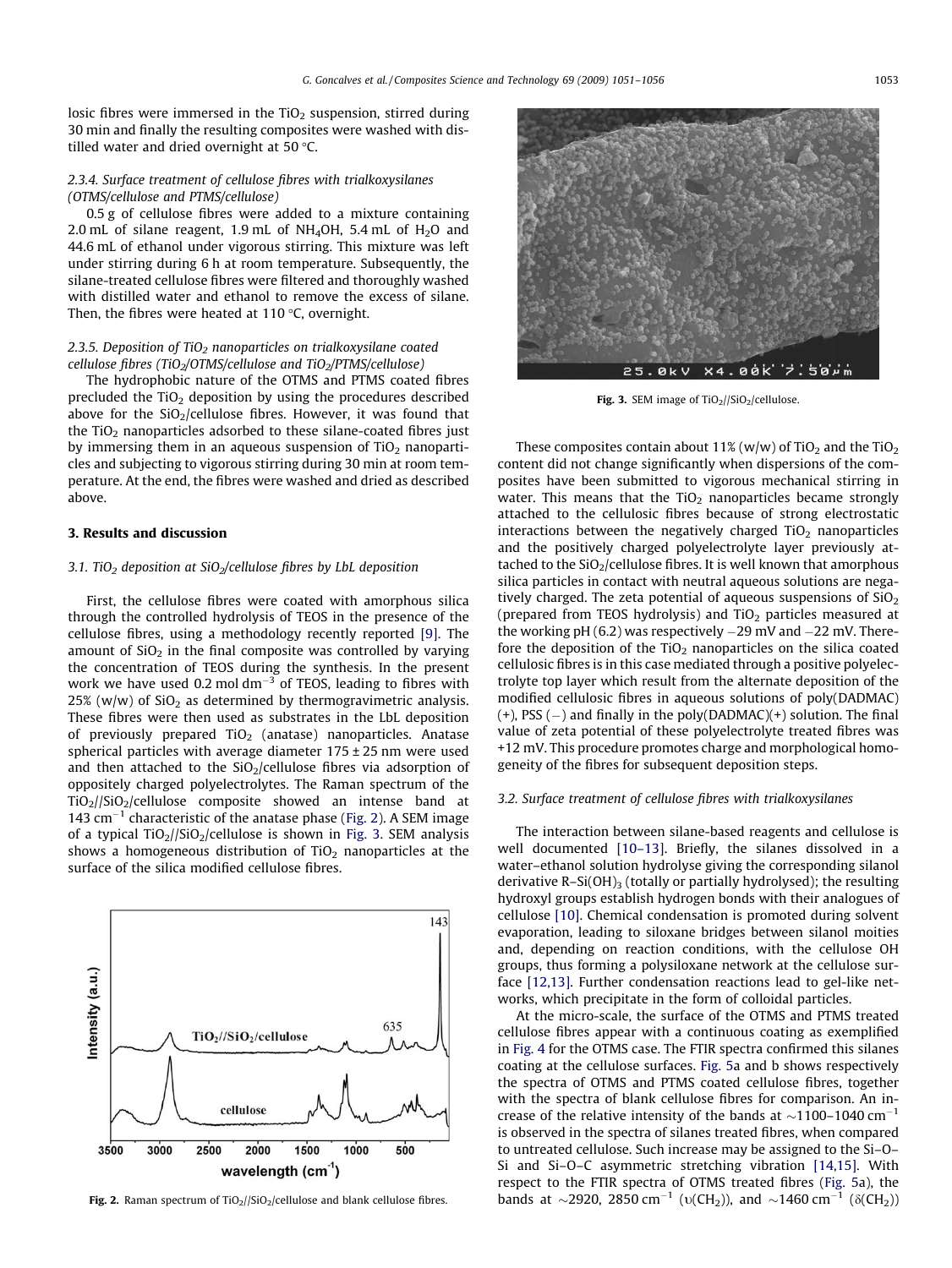<span id="page-3-0"></span>![](_page_3_Figure_2.jpeg)

Fig. 4. SEM images of OTMS/cellulose.

![](_page_3_Figure_4.jpeg)

Fig. 5. FTIR spectra of OTMS/cellulose (a) and PTMS/cellulose (b) and corresponding untreated cellulose.

are consistent with the presence of alkyl groups [\[14\]](#page-5-0). In the PTMS treated fibres spectra (Fig. 5b) the presence of the aromatic ring is detected at 1430, 730 and 695 cm $^{-1}$ . The planar ring vibration with some Si–C stretching character appears at 1125–1000 cm $^{-1}$  superimposing again with the cellulose bands [\[15\]](#page-5-0). Note that both spectra show a less intense band at 3740  $\text{cm}^{-1}$  attributed to nonhydrolysed residual  $Si-O-CH<sub>3</sub>$  groups.

Further evidence for the OTMS and PTMS coating of the cellulose fibres was acquired by <sup>29</sup>Si NMR spectroscopy. The chemical shift of silicon is determined by the chemical nature of its neigh-

![](_page_3_Figure_8.jpeg)

Fig. 6. <sup>29</sup>Si solid NMR of OTMS/cellulose (a) and PTMS/cellulose (b).

bours, namely, the number of siloxane bridges attached to a silicon atom; M, D, T and Q structures are the commonly used notation corresponding to one, two, three, and four Si–O bridges, respec-tively [\[11\].](#page-5-0) The <sup>29</sup>Si NMR spectra of OTMS and PTMS coated fibres are shown in Fig. 6. Chemical shifts at  $-56$  and  $-66$  ppm are present in the OTMS/cellulose <sup>29</sup>Si NMR spectrum. These shifts are in accordance with the presence of  $T^2$  and  $T^3$  structures, respectively. The  $T^2$  structure is consistent with the chemical structure R-Si- $(OSi)_2$ –OR, where the silicon atom in analysis is surrounded by two -OSi groups and one -OR group. In the case of  $T^3$ , the chemical structure is described by R-Si- $(OSi)_3$ , the Si atom being surrounded by three O–Si groups [\[11,16\]](#page-5-0). The presence of the small peak at  $-50$  ppm corresponds to a  $T^1$  structure (R-Si-OSi- $(OCH<sub>3</sub>)$ ) that is probably related to the non-hydrolized -Si-O- $CH<sub>3</sub>$  groups, as previously noticed by FTIR spectroscopy. The chemical shift at –77 ppm in the PTMS/cellulose spectrum is somehow difficult to attribute. Relatively to the most likely  $T^3$  structure, there is a shift of 10 ppm from the theoretic value. According to Casserly and Gleason [\[16\]](#page-5-0) T groups can be shifted approximately 10 ppm downfield from the calculated shift if the T groups are strained due to the formation of –SiO– rings between the silanes.

The change of the cellulose surface properties after the modification with alkoxisilanes was ascertained by water contact angle measurements. Measures of contact angles are ideally made on smooth, flat, surfaces, because contact angles are significantly influenced by surface roughness, chemical heterogeneities and are known to dramatically change between the wet and dry states of a material [\[17,18\].](#page-5-0) Because of this, the fibres were previously conditioned in an exsicator and then were pressed in a mould to obtain pellets with flat surfaces. Water contact angles were measured on these substrate surfaces and the results are summarized in [Fig. 7](#page-4-0). From the results obtained, and bearing in mind that cellulose is a highly hydrophilic substrate (water contact angles around  $50^{\circ}$ ), it is evident that the present modifications with alkoxisilanes reversed this behaviour, leading to hydrophobic surfaces. In fact, surface modified cellulose fibres following the hydrolysis of OTMS and PTMS showed contact angles of  $110^{\circ}$  and  $98^{\circ}$ , respectively. These water contact angle values are maintained over several minutes, thus indicating stable siloxane coatings.

## 3.3. TiO<sub>2</sub> deposition at silane-treated fibres

Unlike the silica modified fibres using the TEOS hydrolysis, the hydrophobic nature of the OTMS and PTMS/cellulose fibres precluded the use of a similar strategy to deposit  $TiO<sub>2</sub>$  nanoparticles via polyelectrolytes adsorption in water. Fortunately, it was observed that the simple immersion of the silane-treated fibres in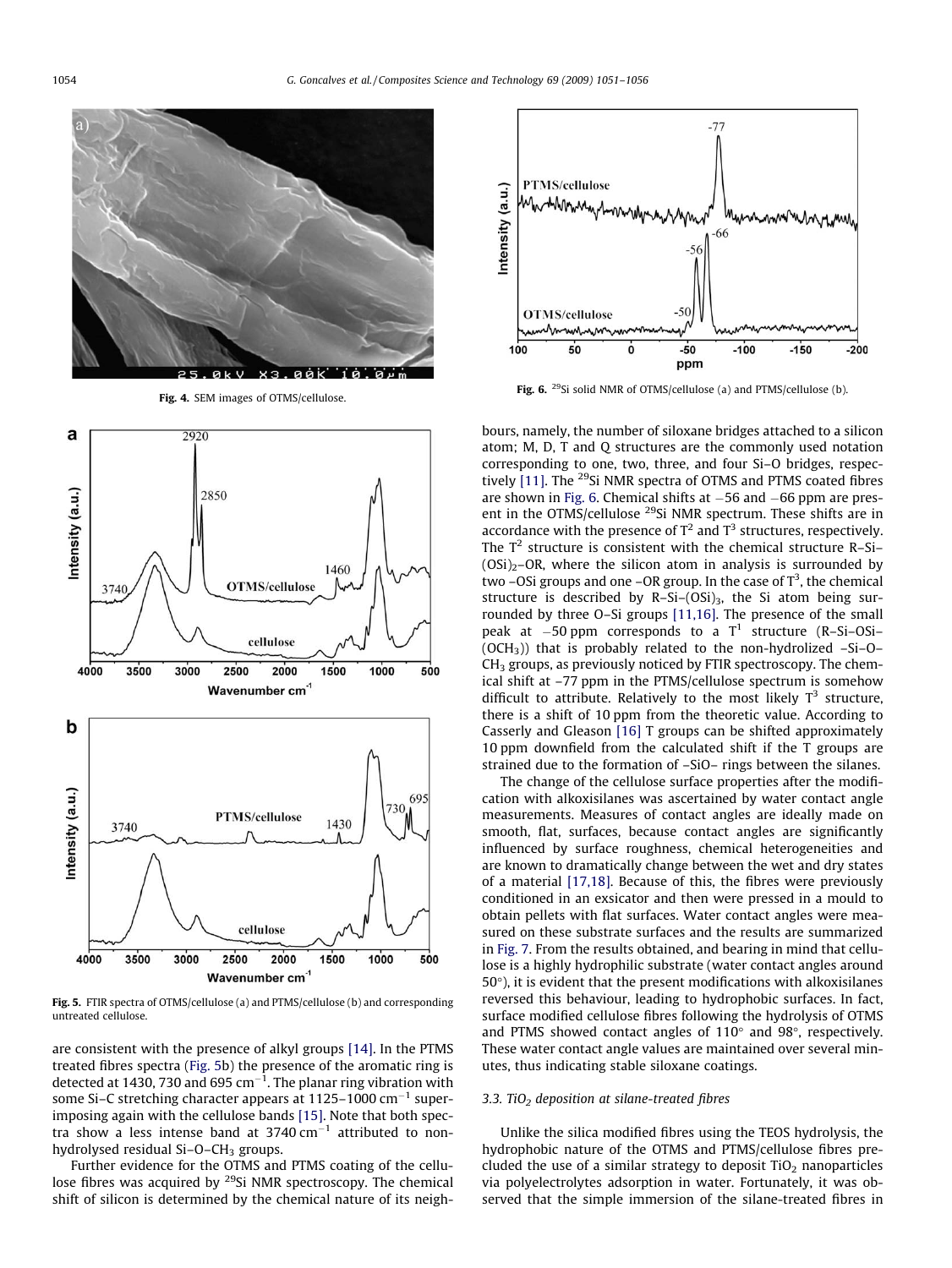<span id="page-4-0"></span>![](_page_4_Figure_1.jpeg)

Fig. 7. Water contact angles of the nanocomposites.

an aqueous suspension of  $TiO<sub>2</sub>$  nanoparticles led to their attachment to the fibres surfaces. Fig. 8 show the SEM image of the resulting nanocomposites. As can be observed in these images the  $TiO<sub>2</sub>$  nanoparticles are hold at the silane modified cellulose surfaces. The  $TiO<sub>2</sub>$  load of these materials determined by ICP analysis was around of 6% (w/w). Water contact angles of these  $TiO<sub>2</sub>$  coated fibres were also measured (Fig. 7) showing a small decrease in their values when compared with uncoated ones, as expected due to the  $TiO<sub>2</sub>$  hydrophilicity. These materials when subjected to mechanical stirring in aqueous medium did not show a lower  $TiO<sub>2</sub>$  content. Although we can not give a definite explanation for the type of interaction between the  $TiO<sub>2</sub>$  nanoparticles and the silane-coated fibres, it is suggested that probably non-hydrolysed Si–O–CH3 groups have the ability to react with surface Ti–OH groups of the anatase particles, eliminating methanol. In fact, this type of condensation reaction is used in the synthesis of silanecoated  $TiO<sub>2</sub>$  particles using silanes as surface modifiers though in distinct experimental conditions [\[19\]](#page-5-0).

#### 4. Conclusions

In this work, novel  $TiO<sub>2</sub>/cellulose$  composites with interfacial silica and siloxane barriers were prepared and characterized. Distinct properties were achieved for the cellulosic nanocomposites depending on the nature of the interlayer. While hydrophilic

![](_page_4_Picture_6.jpeg)

Fig. 8. SEM images of  $TiO<sub>2</sub>/silane-coated cellulose fibres.$ 

![](_page_4_Figure_8.jpeg)

Fig. 9. Photographic pictures of nanocomposites after direct sunlight exposure.

 $TiO<sub>2</sub>/SiO<sub>2</sub>/cellulose composites were obtained by hydrolysis of$ TEOS, the OTMS and PTMS treated fibres  $(TiO<sub>2</sub>/OTMS/cellulose$ and  $TiO<sub>2</sub>/PTMS/cellulose)$  showed hydrophobic characteristics. These nanocomposites can be investigated as starting materials in the fabrication of cellulosic based products  $(TiO<sub>2</sub>/silane/cellu$ lose). For example, in a first attempt to evaluate the photostability of the TiO<sub>2</sub> – surface modified cellulose nanocomposites, these materials were exposed to sunlight, together with a sample of  $TiO<sub>2</sub>$  directly attached to the cellulose fibres (10% w/w). The latter was used for sake of comparison and was prepared as described previously [5]. After sunlight irradiation, the nanocomposite containing untreated fibres (TiO<sub>2</sub>/cellulose) acquired a yellow colour denoting partial degradation of the cellulose fibres (Fig. 9). Conversely, all the surface modified  $TiO<sub>2</sub>$  cellulose nanocomposites remained colourless even after several weeks of exposition to sunlight. The improved photostability of these  $TiO<sub>2</sub>/cellulose$  nanocomposites, together with their compatibility with synthetic polymer matrices (hydrophobic or hydrophilic), opens up new perspectives for the development of new polymer based materials for several applications, including self-cleaning materials and air purification filters.

## Acknowledgments

The authors thank the European Commission for the financial support of this work (SUSTAINPACK IP-500311-2).

## References

- [1] Klemm D, Heublein B, Fink HP, Bohn A. Cellulose: fascinating biopolymer and sustainable raw material. Angew Chem Int Ed 2005;44(22):3358–93.
- Neimo L. Papermaking science technology: papermaking chemistry. In: Fapet Oy, Helsinki, editors; 1999.
- [3] Roberts JC. Paper chemistry. 2nd ed. Glasgow: Backi Academic & Professional; 1996.
- [4] Barata MAB, Neves MC, Pascoal Neto C, Trindade T. Growth of BiVO<sub>4</sub> particles in cellulosic fibres by in situ reaction. Dyes Pigment 2005;65(2):125
- [5] Marques PAAP, Trindade T, Pascoal Neto C. Titanium dioxide/cellulose nanocomposites prepared by a controlled hydrolysis method. Compos Sci Technol 2006;66(7–8):1038–44.
- [6] Pelton R, Geng X, Brook M. Photocatalytic paper from colloidal TiO<sub>2</sub> fact or fantasy. Adv Colloid Interf Sci 2006;127(1):43–53.
- Witucki GL. A silane primer chemistry and applications of alkoxy silanes. J Coat Technol 1993;65(822):57–60.
- [8] Eiden-Assmann S, Widoniak J, Maret G. Synthesis and characterization of porous and nonporous monodisperse colloidal TiO<sub>2</sub> particles. Chem Mat 2004;16(1):6–11.